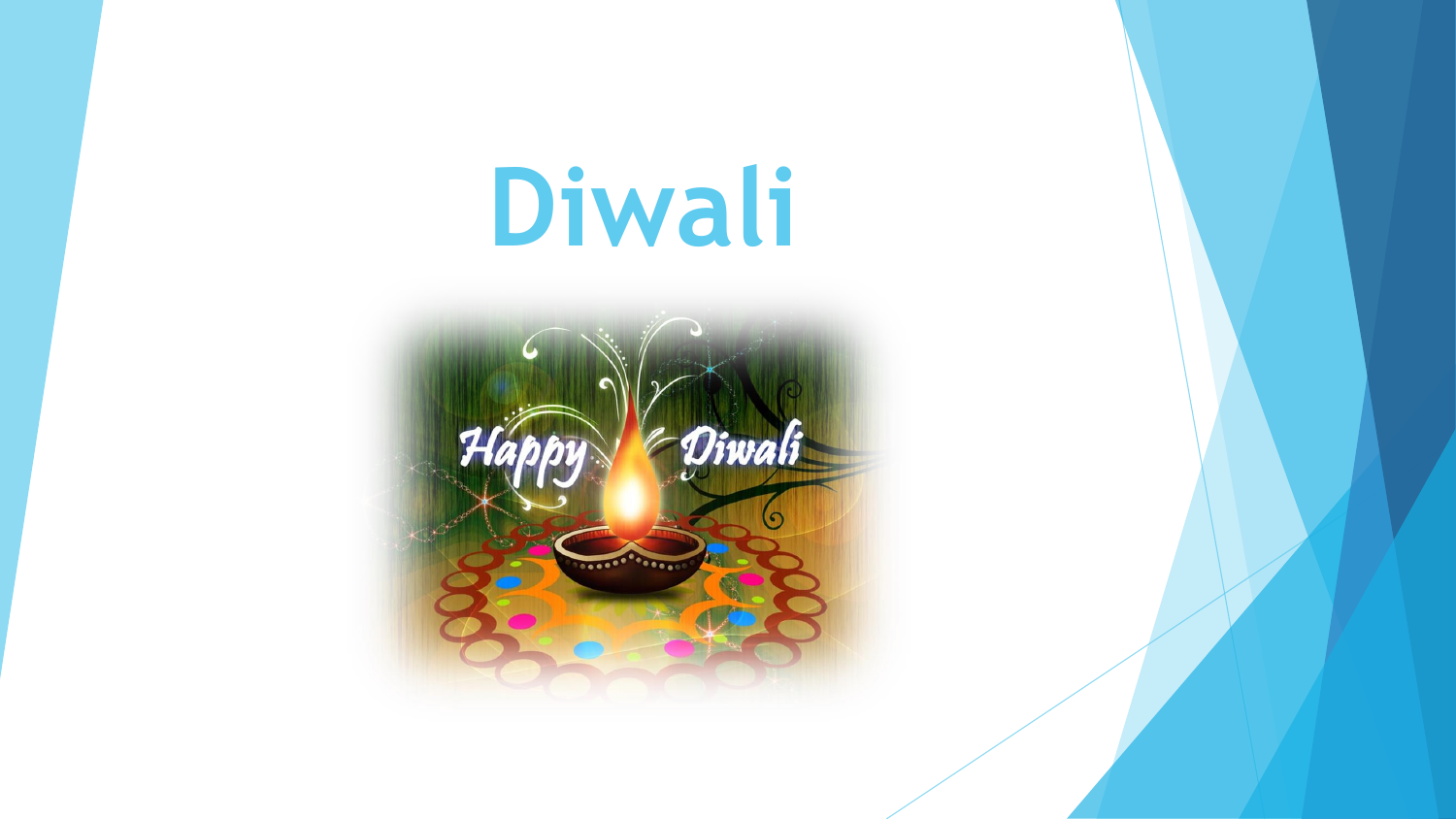## **Diwali** is the five-day festival of lights, **celebrated** by millions of Hindus, Sikhs and Jains across the world.

- **Diwali**, which for some also coincides with harvest and new year **celebrations**, is a festival of new beginnings and the triumph of good over evil, and light over darkness.
- Diwali falls in either **October** or November each year, depending on the cycle of the moon. It's observed on the 15th day of **Kartik**, the holiest month in the Hindu lunar calendar. In 2020, Diwali is on November 14.

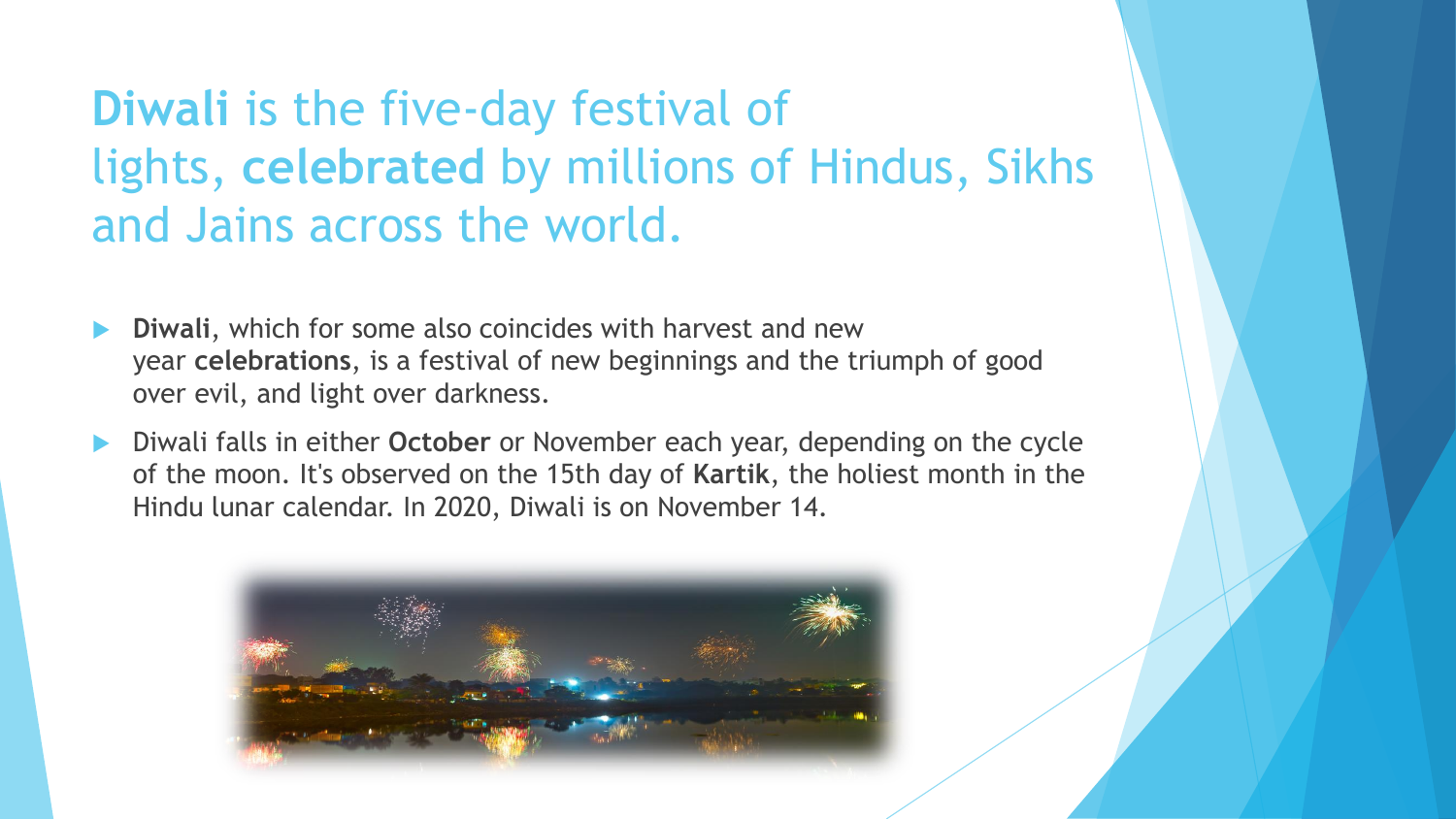**Varanasi**, the eternal city on the banks of the Ganga, has its very own unique style of celebrating the Diwali festival. While the sky grows dark, thousands of colored diyas are put afloat into the river by throngs of devotees staying true to a tradition that is timeless.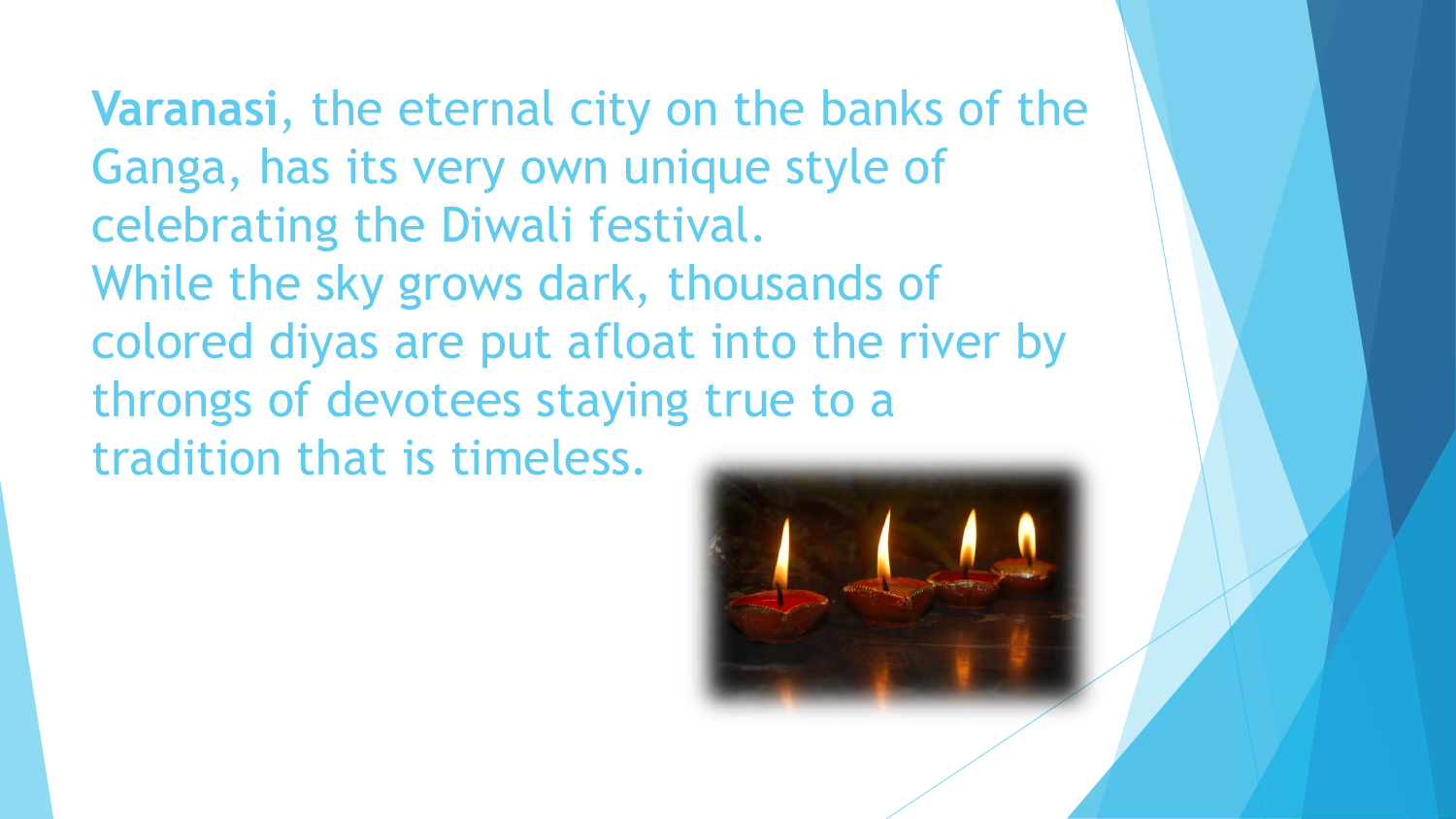## [Goddess Lakshmi](https://www.drikpanchang.com/hindu-goddesses/lakshmi/maha-lakshmi.html) is the most significant deity during Diwali Puja



 During five days of festivity, various rituals are followed and with **Goddess Lakshmi** several other Gods and Goddesses are worshipped. However . The new moon day, which is known as Amavasya, is the most significant day of five days Diwali festivities and known as **Lakshmi Puja**, **Lakshmi-Ganesh Puja** and **Diwali Puja.**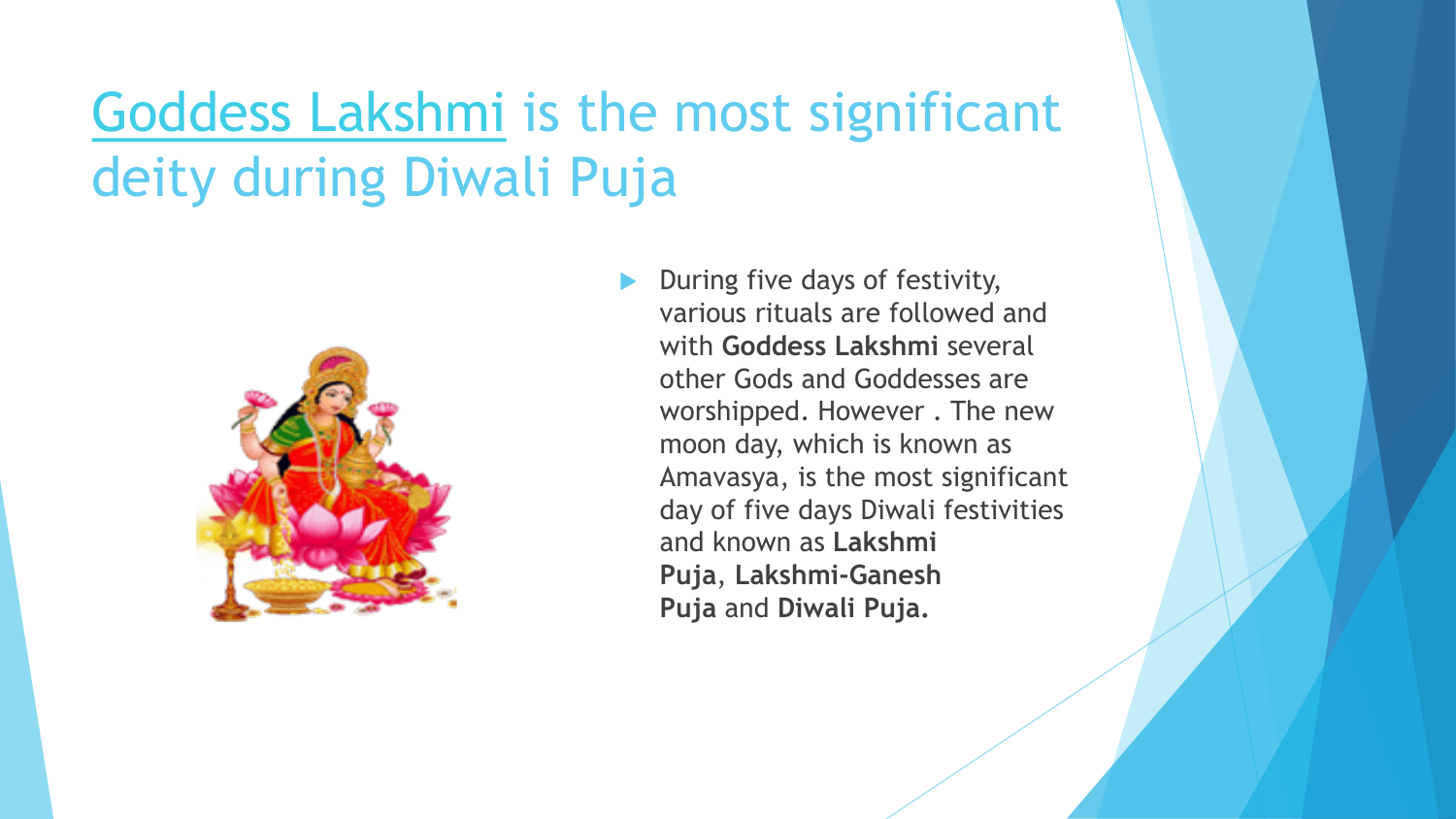Diwali Puja is done not only in families but also in offices. Diwali Puja is the significant day for the most traditional Hindu businessmen. On this day, ink bottle, pens and new account books are worshipped.



 Ink bottle and pen, which are called Davat (दावात) and Lekhani (लेखनी) respectively, are sanctified by worshipping **Goddess Maha Kali** on them. New account books, which are called Bahi-Khate (बही- खाते), are sanctified by worshipping **Goddess Saraswati** on them.